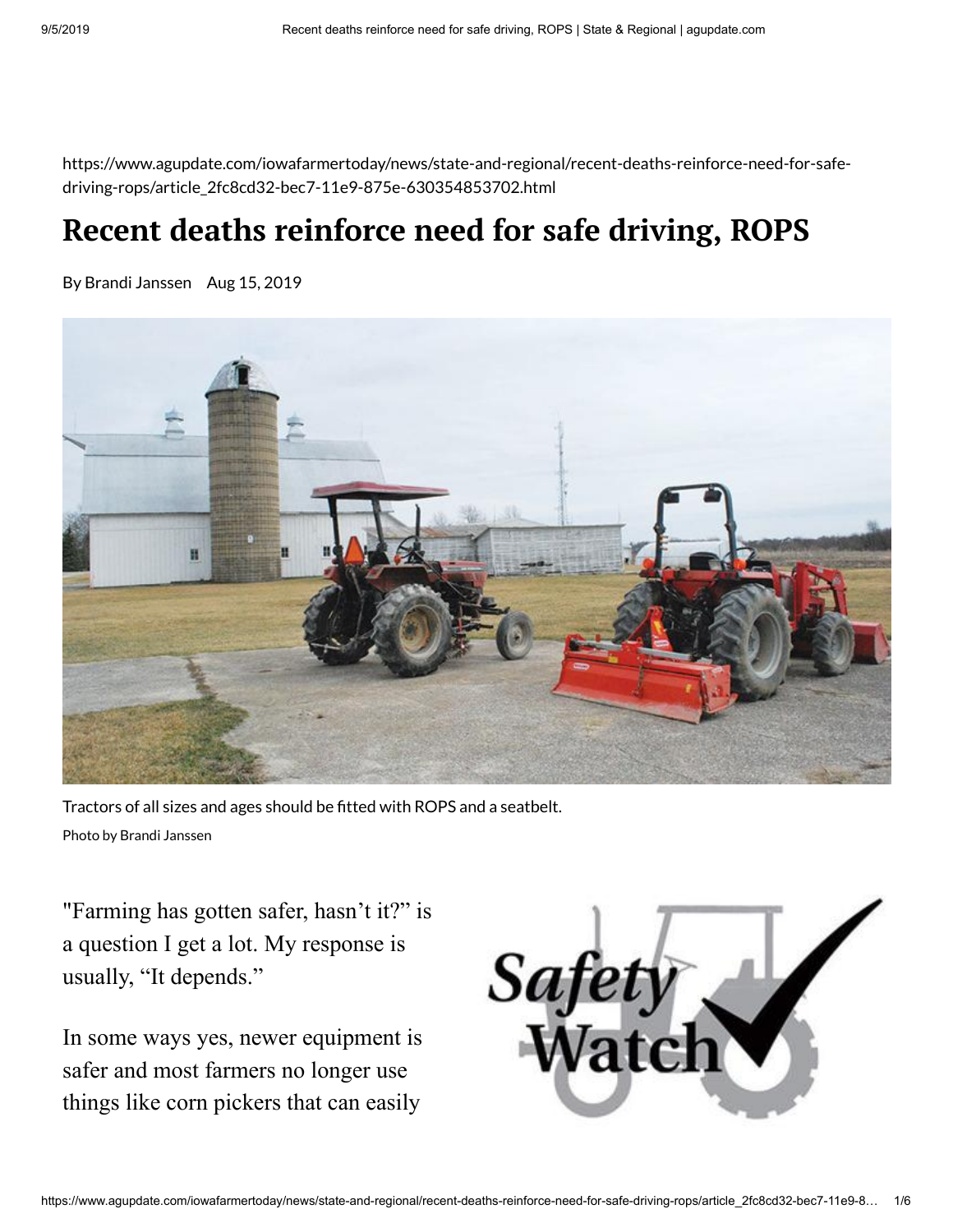take a finger or hand. But there are still some areas where progress has been too slow.

During the first two weeks in July, there were four tractor rollover incidents in northwest Iowa and southeast South Dakota. Three of those were fatal. Two men died after rolling their tractors into roadway ditches.

One was a 78-year old near Sutherland, Iowa, on July 10 and the other was a 74-year old near Tea, South Dakota, on July 14. A third man, age 49, died near Sibley, Iowa, on July 16 while raking hay. The left front wheel of his tractor dropped into a culvert, causing it to roll.

Near Hinton, Iowa, a 73-year old man was seriously injured after his tractor rolled into a ditch on July 8.

Tractor overturns remain a leading cause of death on U.S. farms. Data from the New York Center for Agricultural Medicine and Health shows Iowa leads the nation in tractor overturn deaths, with 62 fatalities between 2005 and 2014.

In fact, Iowa accounts for 12% of all U.S. overturn fatalities. Missouri ranks second with 56 deaths between 2005 and 2014, accounting for 8% of all rollover fatalities. Nationally, 80% of deaths from tractor rollovers happen to experienced farmers.

### **Safe driving strategies**

A tractor is at risk of rolling over any time the center of gravity shifts outside of the base of stability.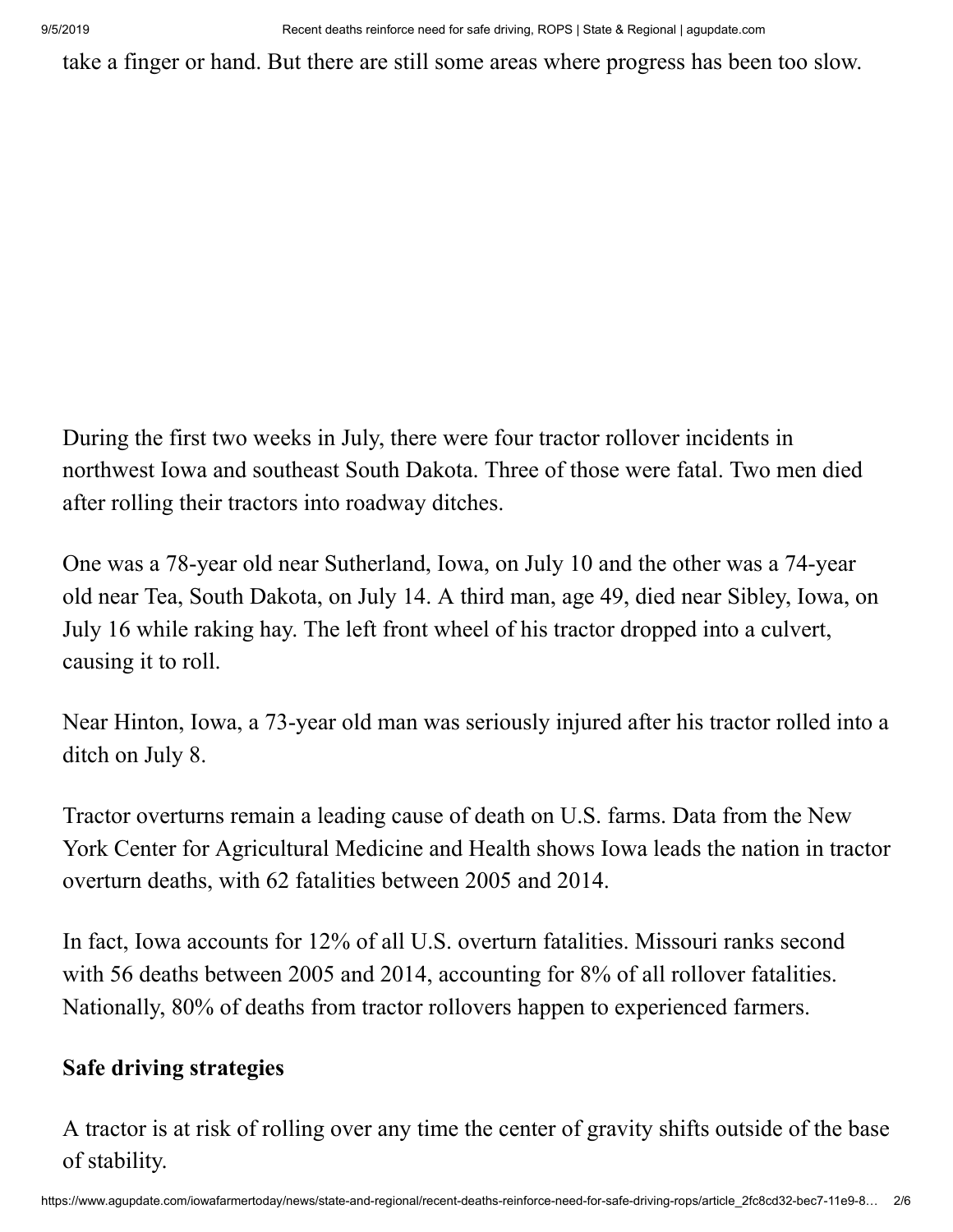The center of gravity is the point on the tractor where half the weight is in front and half behind. This applies from side to side and from top to bottom. The base of stability is the area where the tractor's wheels contact the ground, and this varies based on the wheel and axle spacing.



Tractor rollovers occur when the tractor's center of gravity moves outside of the base of stability. Image courtesy the National Ag Safety Database

Hauling bales, carrying a full loader bucket or excessive loads on the drawbar all can contribute to shifting the center of gravity on a tractor, increasing the risk of a rollover.

Speed matters, too. Driving too fast when negotiating a curve or breaking unevenly at high speeds increase the likelihood of a rollover. Doubling the speed of the tractor increases the risk of a rollover by four times.

The incidents that occurred in July were almost all related to roadways and ditches either because the operator was mowing the ditch or because the tractor went into the ditch while driving on the roadway.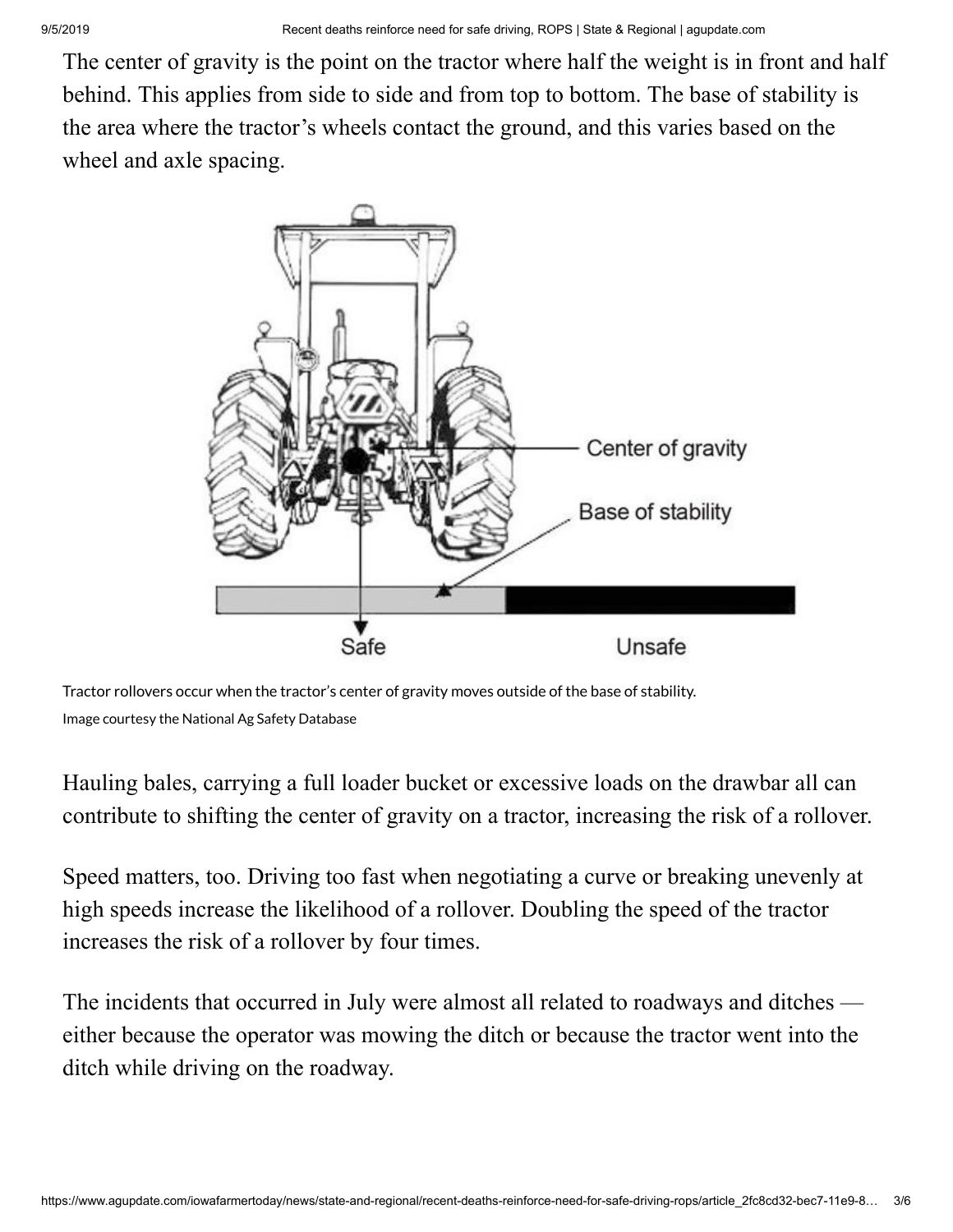All were side rollovers, the most common type, which make up about 85% of all rollovers.

Driving too close to an embankment, driving with a loaded front-end loader in the raised position and driving too fast all contribute to the risk of a side rollover.

You should stay at least 10 feet away from ditches or embankments and lock brake pedals together before traveling on a roadway. If a front tire goes off the road, turn downward, or slowly straighten out to recover. Do not turn the wheel sharply.

Tractors can also roll over backwards. Rear rollovers are less common but extremely dangerous because they happen very quickly. It takes less than one second for the tractor to reach the point where the center of gravity moves over the rear axle, outside the base of stability. A rear rollover, from start to finish, can occur in as little as 1.5 seconds.

To reduce the risk of a rear rollover, hitch all loads to the drawbar, never above it. Keep the front-end loader bucket low while pulling a rear-mounted load or add front-end weights to counterbalance heavy rear-mounted equipment.

Navigate steep hills by driving backwards on the way up and forward on the way down.

#### **Rollover protection**

Reducing the risk of a rollover by driving safely and managing load weights appropriately should be any operator's first priority. But all tractors should have a protective roll-bar, or Rollover Protection Structure (ROPS) and a seatbelt.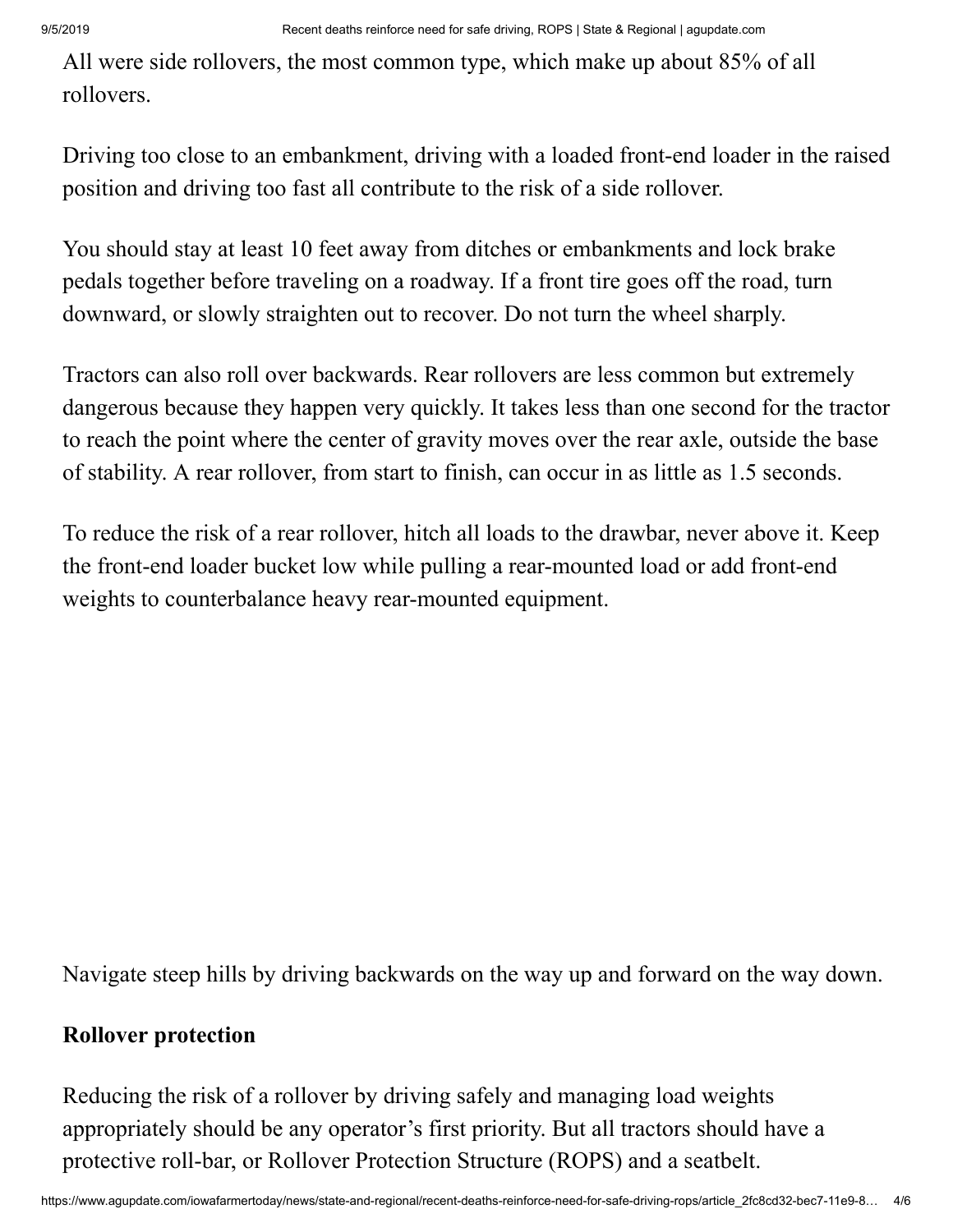When used correctly, ROPS are 99% effective in preventing injury or death. The protective frame of the ROPS stops the tractor from crushing the operator, and the seatbelt keeps the operator from being thrown from the tractor.

A tractor manufactured after 1985 will have a factory-installed ROPS, but about 50% of tractors currently in operation are older than that. Most of these can be retrofitted with a ROPS and seatbelt to bring them up to safety standards.

The National ROPS Rebate Program, located in New York, provides reimbursement for about 70% of the cost of purchasing and installing a ROPS. The program includes a hotline service that can advise on a vendor who can supply ROPS for your model of tractor.

Currently, there is funding available in seven states, but Iowa is not among them. However, Iowa farmers can contact the hotline for advice about vendors and sign up for the waitlist in case funding becomes available.

Fatalities from tractor overturns are preventable with safe driving strategies and use of a ROPS. Retrofitting an older tractor with a ROPS will take some investment of time and money, but it is well worth the life it can save.

*Brandi Janssen, PhD, directs Iowa's Center for Agricultural Safety and Health (I-CASH) at the University of Iowa.*